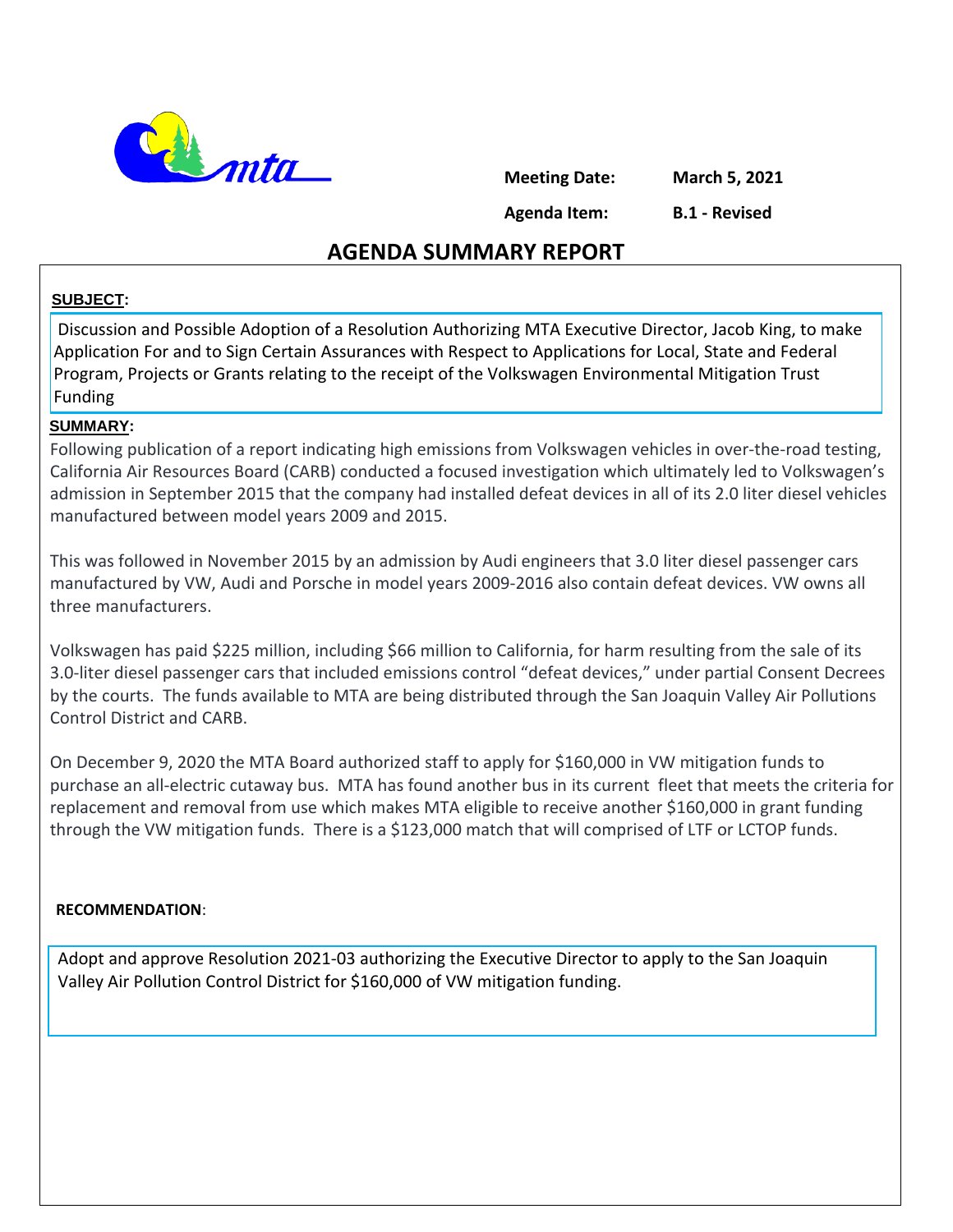

### **MENDOCINO TRANSIT AUTHORITY**

## **RESOLUTION #2021-03**

# **RESOLUTION AUTHORIZING TO MAKE APPLICATION FOR AND TO SIGN CERTAIN ASSURANCES WITH RESPECT TO APPLICATIONS FOR LOCAL, STATE AND FEDERAL PROGRAM, PROJECTS OR GRANTS RELATING TO THE RECEIPT OF THE VOLKSWAGEN ENVIRONMENTAL MITIGATION TRUST FUNDING.**

**WHEREAS,** several local, state and federal programs allow public and non-profit transportation providers to apply for administration, capital and operation assistance programs or grants; and

**WHEREAS**, the Volkswagen Environmental Mitigation Trust Fund (VEMT) became available to public and private owners of transit, schools and shuttle buses to provide funding to eligible applicant recipients for the replacement of old, highpolluting transit, school and shuttle buses with new battery-electric or fuel-cell buses; and

**WHEREAS**, funds from the VEMT are administered through San Joaquin Valley Air Pollution Control District (SJVAPCD) and the California Air Resources Board (CARB); and

**WHEREAS**, it is required for Mendocino Transit Authority to make application for, to sign required assurances and to administer VEMT funds with respect to applications for local, state and federal programs, projects or grants; and

**WHEREAS**, Mendocino Transit Authority will be procuring a 2022 battery electric bus; and

**WHEREAS,** VEMT funding amount to MTA is \$160,000 with provided match of \$123,000.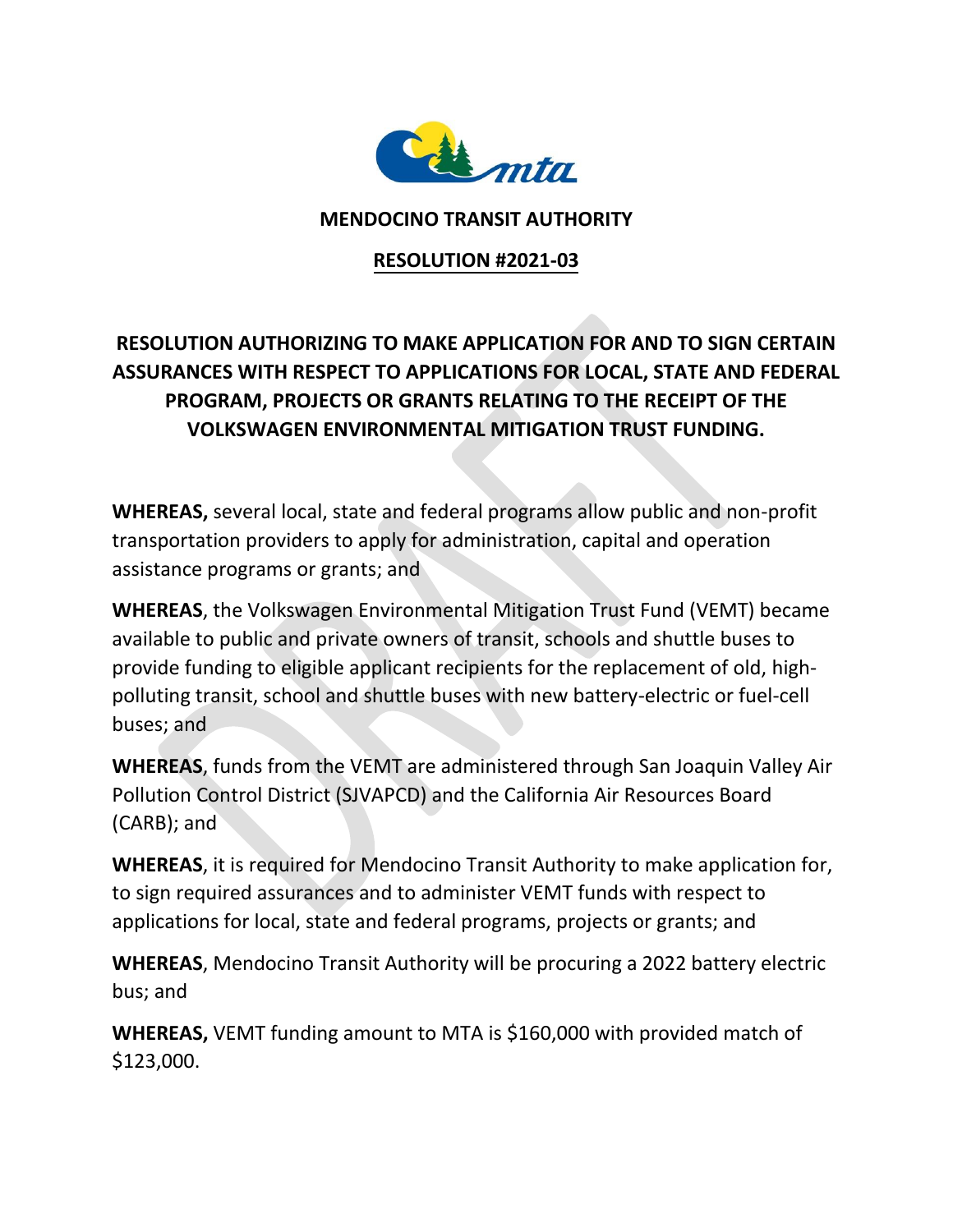**NOW THEREFORE, BE IT RESOLVED** by the Mendocino Transit Board of Directors that Jacob King, Executive Director, is authorized to execute all necessary agreements with VEMT, SJVAPCD and/or CARB to receive the funding for purchase of a battery-electric cutaway bus.

ADOPTED THIS DAY OF March 5th, 2021 by the following roll call vote:

AYES:

NOES:

ABSENT:

ABSTAIN:

**SAPRINA RODRIGUEZ, CHAIRPERSON OF THE BOARD**

**\_\_\_\_\_\_\_\_\_\_\_\_\_\_\_\_\_\_\_\_\_\_\_\_\_\_\_\_\_\_\_\_\_\_\_\_\_\_\_\_\_\_**

**\_\_\_\_\_\_\_\_\_\_\_\_\_\_\_\_\_\_\_\_\_\_\_\_\_\_\_\_\_\_\_\_\_\_\_\_\_\_\_\_\_\_**

**Witness:**

**HEATHER LINDSTEADT, CLERK OF THE BOARD OF DIRECTORS**